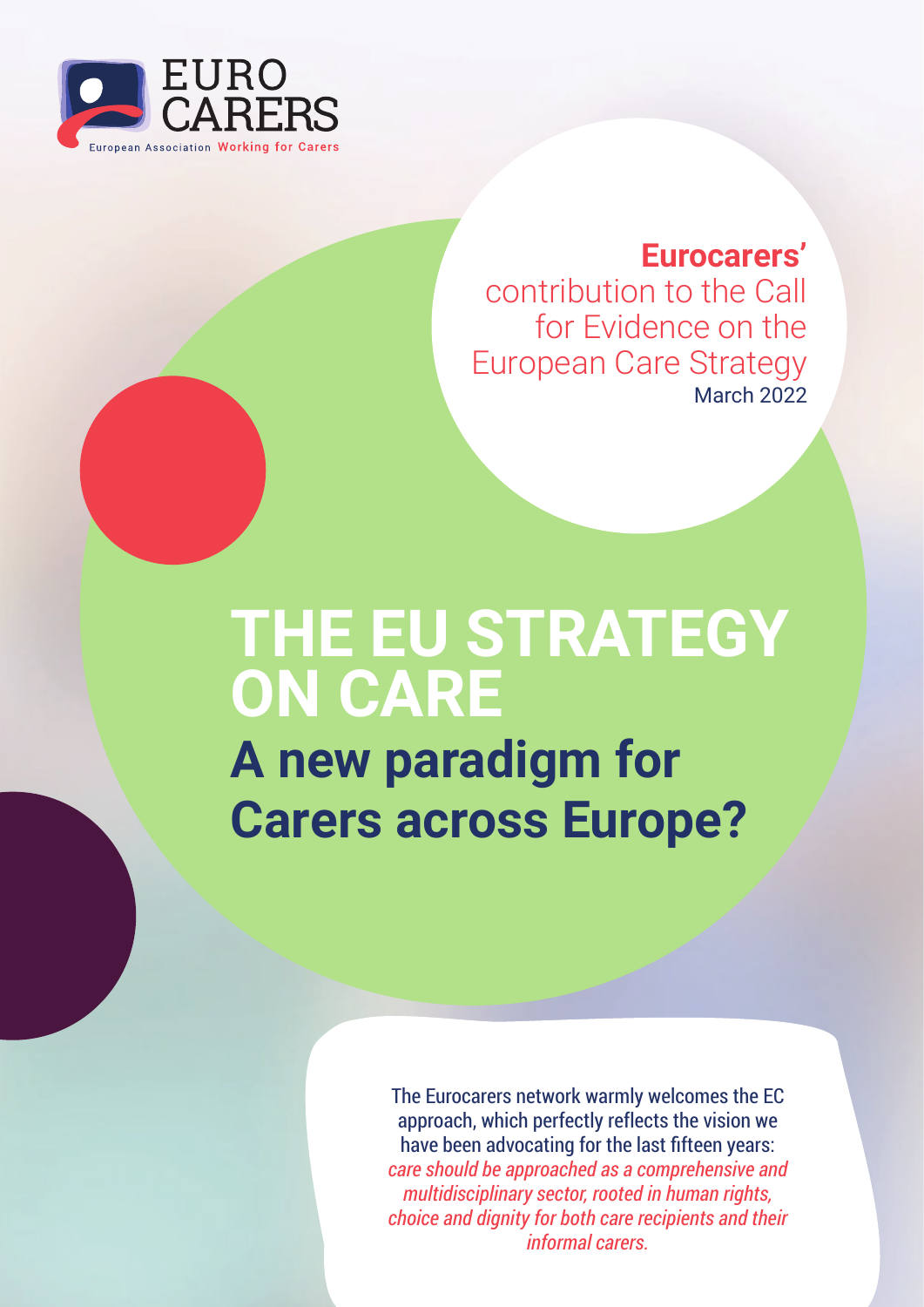

# THE EU STRATEGY ON CARE A new paradigm for Carers across Europe?

#### March 2022

On the 15<sup>th</sup> September 2021, EC President Ursula von der Leyen announced that the European Commission will put forward a new European Care Strategy as part of its Work Programme 2022 in order to "support men and women in finding the best care and the best life balance for them". Ms. Von der Leyen went on to add that "caring for someone you love is the most precious time of all", thereby raising hopes that the EU care sector may finally receive the attention and support it deserves.

The declared ambition of this new – and long-awaited - EU Care Strategy is to address both carers and care recipients, from childcare to long-term care, and to guarantee access to goodquality and sustainable care services for all throughout the life course<sup>1</sup> by setting a framework for policy reforms. Importantly for our network, it is expected that the Strategy will cover the provision of both formal and informal long-term care in Europe and be an integral part of the European Pillar of Social Rights' implementation plan. This very timely EC initiative therefore has the potential to generate very positive developments for an under-resourced and yet overburdened care community.

The Eurocarers network warmly welcomes the EC approach, which perfectly reflects the vision we have been advocating for the last fifteen years: care should be approached as a comprehensive and multidisciplinary sector, rooted in human rights, choice and dignity for both care recipients and their informal carers. Good quality care indeed cannot be achieved without considering care recipients and carers as equal partners in care. As for integrated care, it requires a comprehensive delivery of quality services across the life-course, designed to prevent, manage and overcome risks in accordance with the multidimensional needs of the population/individual and delivered by a coordinated multidisciplinary team of providers working across settings and levels of care<sup>2</sup>.

Against this backdrop, we believe that the EU Care Strategy should not only serve to coordinate member states' efforts to meet the growing care needs of an ageing population, it should also be used to revisit the distribution of caregiving responsibilities between care professionals and informal carers, between the family and the State as well as between women and men.

<sup>1</sup> European Commission Work Programme 2022, COM(2021) 645 final

<sup>2</sup> Integrated care models: an overview, WHO, 2016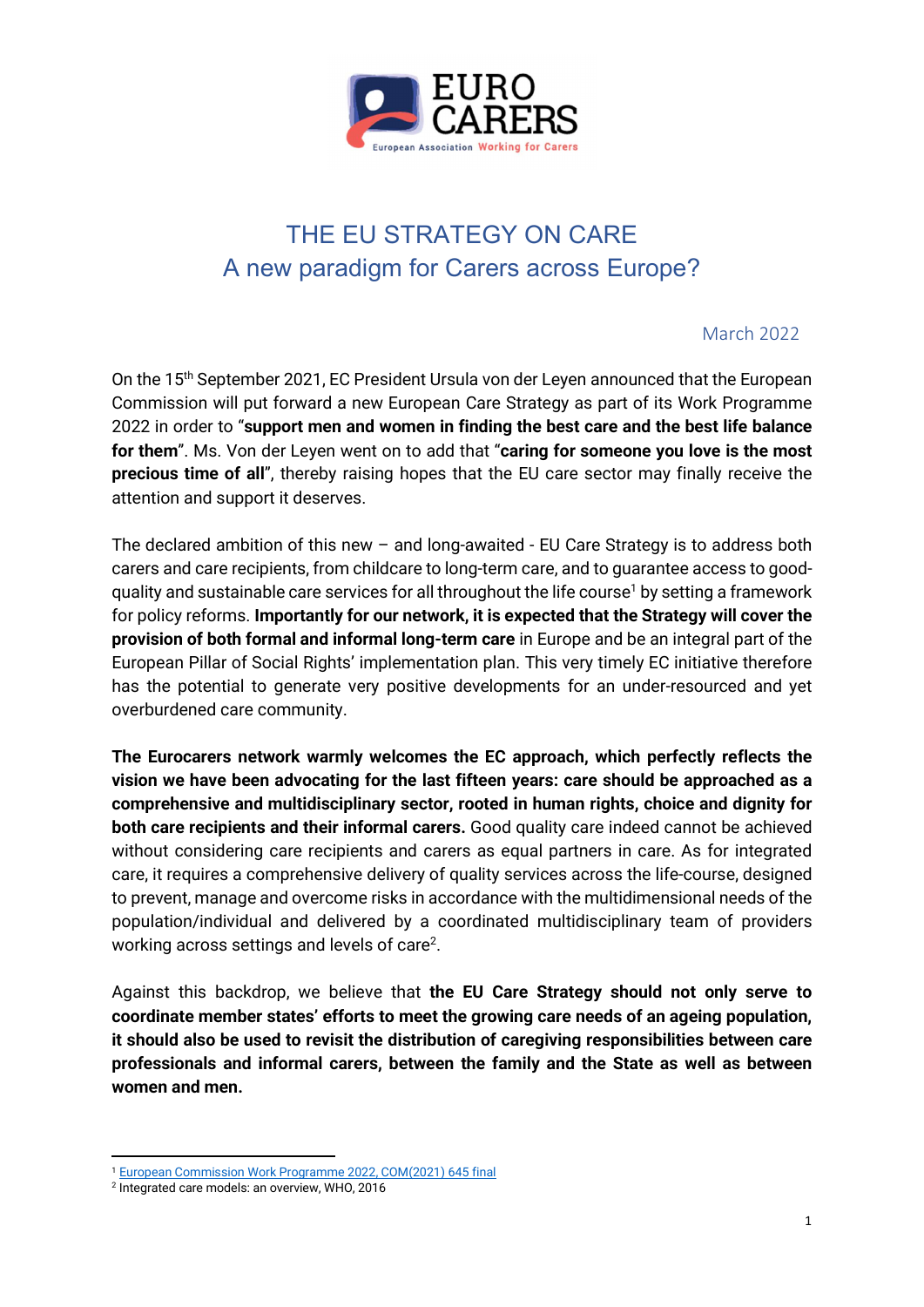

## Why an EU Strategy on Care is badly needed

The impact of Europe's demographic ageing and increased longevity on the prevalence of chronic/age-related diseases and the demand for care is well documented. Yet, over the last decades, the care sector has suffered from underinvestment, mismanagement, poor job quality (i.e. low pay, difficult working conditions, limited career prospects) and  $-$  as a result  $$ from low recruitment and retention rates and shortages in both the health and social care workforce. Intra-EU mobile workers as well as non-EU migrant workers (including undocumented migrants) contribute substantially to the provision of care in the European Union, often in precarious conditions. According to a recent study, the EU-27 will need 11 million newly-trained or imported health and long-term care workers by 2030 to satisfy the rising demand in these sectors<sup>3</sup>. These statistics reveal serious sustainability and quality challenges for our care systems. They are also compounded by the impact of the pandemic as well as by the often-inadequate training of personal care workers (who account for 67% of the EU long-term care workforce, are not qualified or certified as nurses and yet often participate in the implementation of care plans and maintenance of health records). These trends and challenges can be observed across EU member states who must address them as a matter of priority if the principle of universal access to care is to remain at the core of European values.

As it stands though, the lion's share of all care across the EU is provided by relatives, friends and neighbours (i.e. Informal carers) – and women in particular - outside of a professional context and with extremely limited recognition or support. The provision of this informal care does not come without a cost for carers themselves. Without proper support, many carers are faced with additional expenditures as a result of the condition of the person for whom they care, and their caring responsibilities can be a barrier to entering education and paid employment. Working carers often have to perform a difficult balancing act and may be forced to reduce their working hours (involuntary part-timers) or drop out of the labour market, thereby reducing their income and pension entitlements. In the case of young carers, involvement in the provision of care to a relative may negatively impact on their (mental) health, educational attainment, employability and social inclusion. The gender dimension of this phenomenon is particularly clear.

The correlation between caregiving and physical and mental health issues is also well established. Research has shown that the pressure associated with informal caregiving presents all the features of a chronic stress experience: it creates a physical and psychological strain over extended periods of time, it is accompanied by high levels of unpredictability and uncontrollability, it frequently requires high levels of vigilance, and it has the capacity to create secondary stress in multiple life domains.

<sup>3</sup> Health and long-term care workforce: demographic challenges and the potential contribution of migration and digital technology, EUR 30593 EN, Publications Office of the European Union, Luxembourg, 2021, ISBN 978-92-76-30233-9, doi:10.2760/33427, JRC121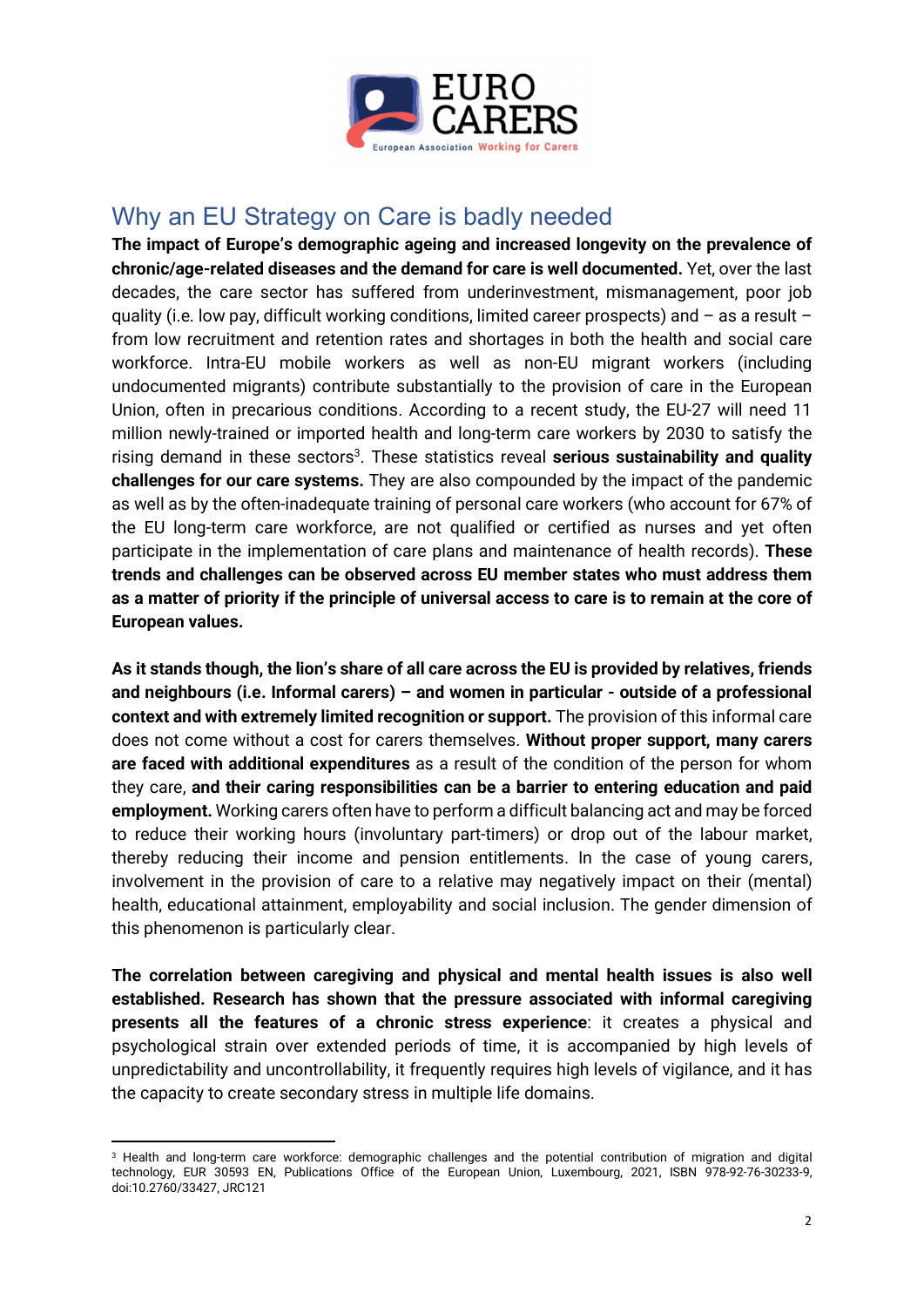

The negative consequences of informal care on carers' living and working conditions can also be observed in all member states and our recent study on the impact of COVID on carers<sup>4</sup> shows that these pre-existing challenges have been greatly amplified by the pandemic, with carers providing more care, more intense care (high-intensity caregiving being a driver of the above-mentioned penalties) and with a new population of carers emerging from the crisis. The COVID-19 crisis has emphasised the crucial role played by informal carers on the front line. It has also shed light on the shortcomings of institutional care, by reinforcing the pre-existing widespread preferences for home or community-based care among care recipients, which often relies on a combination of both informal and formal care.

It should be added that the prevailing (over)reliance of EU care systems on informal carers generates profound inequalities since many informal carers are forced into caregiving in the absence of alternative options and not everyone can rely on the support of an informal carer.

The results of a recent survey conducted in the framework of the InCARE project (https://incare.euro.centre.org/) reveal an increase in the difficulties experienced and/or anticipated by care users in Europe. Access to care services has considerably worsened, especially with respect to home-based care. In addition, users' confidence in the ability of longterm care systems to respond to future care needs is declining across Europe.

Concerning informal care, results show an overwhelming support for the idea of granting an income as well as social rights to informal carers. 9 in 10 respondents indeed fully agree with this or tend to agree that the state should pay an income to those who have to give up work or reduce their working time to care for an older person, and that providing care for a family member should be recognised as work and bring the same benefits as formal employment, including social insurance and a stable income. The same proportion of respondents considers that informal carers should be offered the possibility to take breaks thanks to publicly-funded interventions of care professionals at home. In all three cases, a higher share of women agrees with the idea of strengthening informal carers' rights. Only 5% of respondents totally agree while 12% tend to agree that care should be provided by close relatives of the older person with care needs, even if this means that they have to sacrifice their career to some extent, with slightly higher agreement rates among male respondents. Although the representativeness of the survey sample (2314 responses) is relatively limited in terms of gender, age, education level and experience with care, these results reflect very high expectations for reforms in long-term care services and systems<sup>5</sup>.

<sup>4</sup> https://eurocarers.org/publications/impact-of-the-covid-19-outbreak-on-informal-carers-across-europe/

<sup>5</sup> This publication uses data from the InCARE survey on attitudes, experiences and expectations on long-term care in Europe, collected in 2021-2022. The InCARE data collection has been supported by funding from the European Commission's EaSI Programme (VS/2020/0258). See also the InCARE project's response to the Call for Evidence.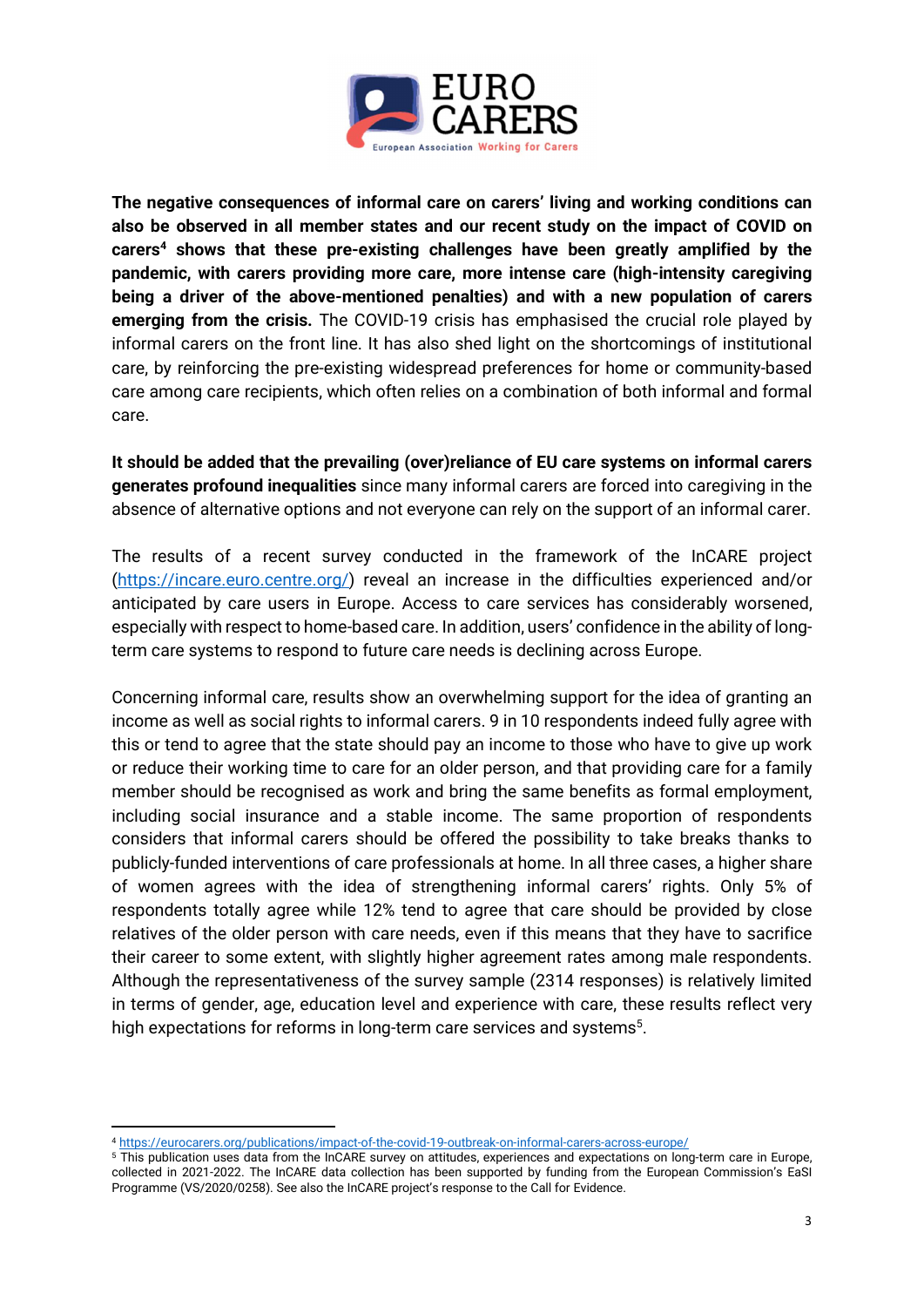

#### In light of the above, it is very clear that professional and informal care are two sides of the same coin that should be addressed in a coordinated manner in future EU policy initiatives.

From our standpoint, the aims to be achieved by the Strategy are clear. Governments' overreliance on informal care and the social inequalities it produces must be addressed as a matter of urgency. But caregiving cannot only be considered as a hurdle to a productive life, professionally and economically speaking. It should also be approached as an intrinsic part of the human experience and an expression of (intergenerational) solidarity and social cohesion that should be valued and nurtured. In President von der Leyen's own words, "caring [...] is the most precious time of all".

It is therefore imperative for EU member states to alleviate their reliance on informal carers while recognising and supporting the central role they play, provided that the latter is based on choice and free will (i.e. not dictated by necessity). People should have the right to choose whether they want to be  $-$  and remain - a carer, and to what extent they want to be involved in caregiving. In contrast, people who do NOT want – or are not able - to be involved in the provision of care to their relatives or who simply want to play a limited role in these activities should be able to access affordable professional care alternatives of good quality, and in particular home-care and community-based services. In other words, informal care should supplement professional care, not the other way round!

### What we expect from the EU Care Strategy

Unpaid care activities have been left out of policy agendas for too long and our "new normal" shows how this omission has limited policy effectiveness across a range of socio-economic areas. Care should be recognised for what it is, a key driver of society's wellbeing, and the distribution of caregiving responsibilities between the family and the State as well as between men and women should be revisited in order to foster equality and equity, to protect carers and care users' freedom of choice and to prevent discrimination for all.

While competence regarding the design and implementation of policies with an impact on the daily life of informal carers largely lies at (sub-)national level, a wide-ranging EU coordination process can serve to develop common approaches, define common targets, monitor progress, foster an exchange of information and good practices and complement national efforts. The idea is not to put the exact same support measures in place across the EU but to encourage all member states to define and implement a policy-mix that satisfactorily meets the needs, expectations and resources of the population, thereby contributing to common EU objectives on both formal and informal care.

If well designed and resourced, the EU Care Strategy can prove instrumental to a more balanced allocation of caregiving responsibilities between the private and public spheres as well as to achieving EU objectives as regards universal access to (long-term) care, among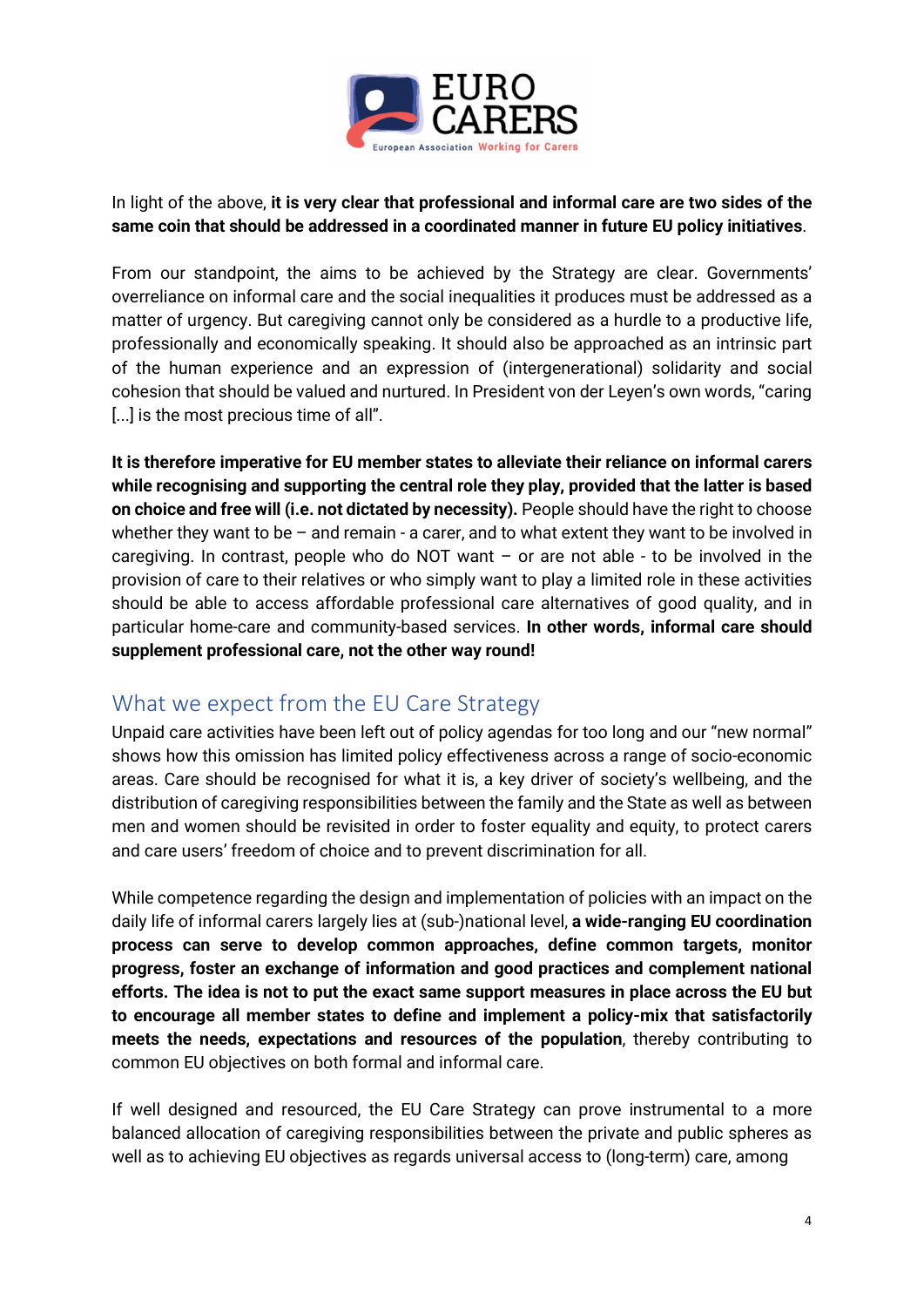

others. These two aspects are not only closely intertwined, they are crucial to define a comprehensive answer to the European care challenge.

In practical terms, we expect the EU Care Strategy to:

- Introduce EU-wide indicators as well as ambitious targets regarding access to long-term care, along the lines of the Barcelona targets<sup>6</sup> set in 2002 by the European Council in the field of childcare. Ideally, these should be disaggregated by care setting in order to monitor progress – home, community-based and institutional care. The ongoing efforts by the European Commission and Social Protection Committee to develop EU indicators regarding the quality, accessibility and sustainability of long-term care services can be a good starting point for a reflection process on targets.
- Define a quality framework for care services rooted in human rights and focused on people's wishes, dignity and quality of life. Quality care can be defined in many ways but it should at the very least be Effective (providing evidence-based care services to those who need them), Safe (avoiding harm to people for whom the care is intended); and Peoplecentred (providing care that responds to individual preferences, needs and values). The involvement of users and informal carers in the co-production of care is crucial. The conclusions of the WeDo European project regarding the establishment of a quality framework for long-term care services could be used as a starting point<sup>7</sup>.
- Enhance the development and implementation of integrated community-based and home care services. The lack of such services is indeed often a root cause of many of the challenges facing member states as regards quality, sustainability and unmet care needs. It is also one of the main predictors of the prevalence of informal care, which  $-$  as a result - is too often seen as the default option for the provision of care in Europe. It is therefore essential to boost investment and developments in the community-based care sector, so as to reinforce care options while making care professions more attractive. EU-funded projects on social innovation in long-term care should help to inform the process. The WHO and other stakeholders have also developed guidelines on integrated care which should prevent us from reinventing the wheel<sup>8</sup>.

The development of a more care(r)-friendly policy environment requires a mix of measures in various areas. While access to good-quality professional care services is - and should remain - the foundation of universal access to care in Europe, informal carers should be recognised and treated as partners in care.

<sup>6</sup> https://ec.europa.eu/newsroom/just/items/625317

<sup>7</sup> https://www.age-platform.eu/publications/european-quality-framework-long-term-care-services

<sup>8</sup> https://www.who.int/publications/i/item/9789241550109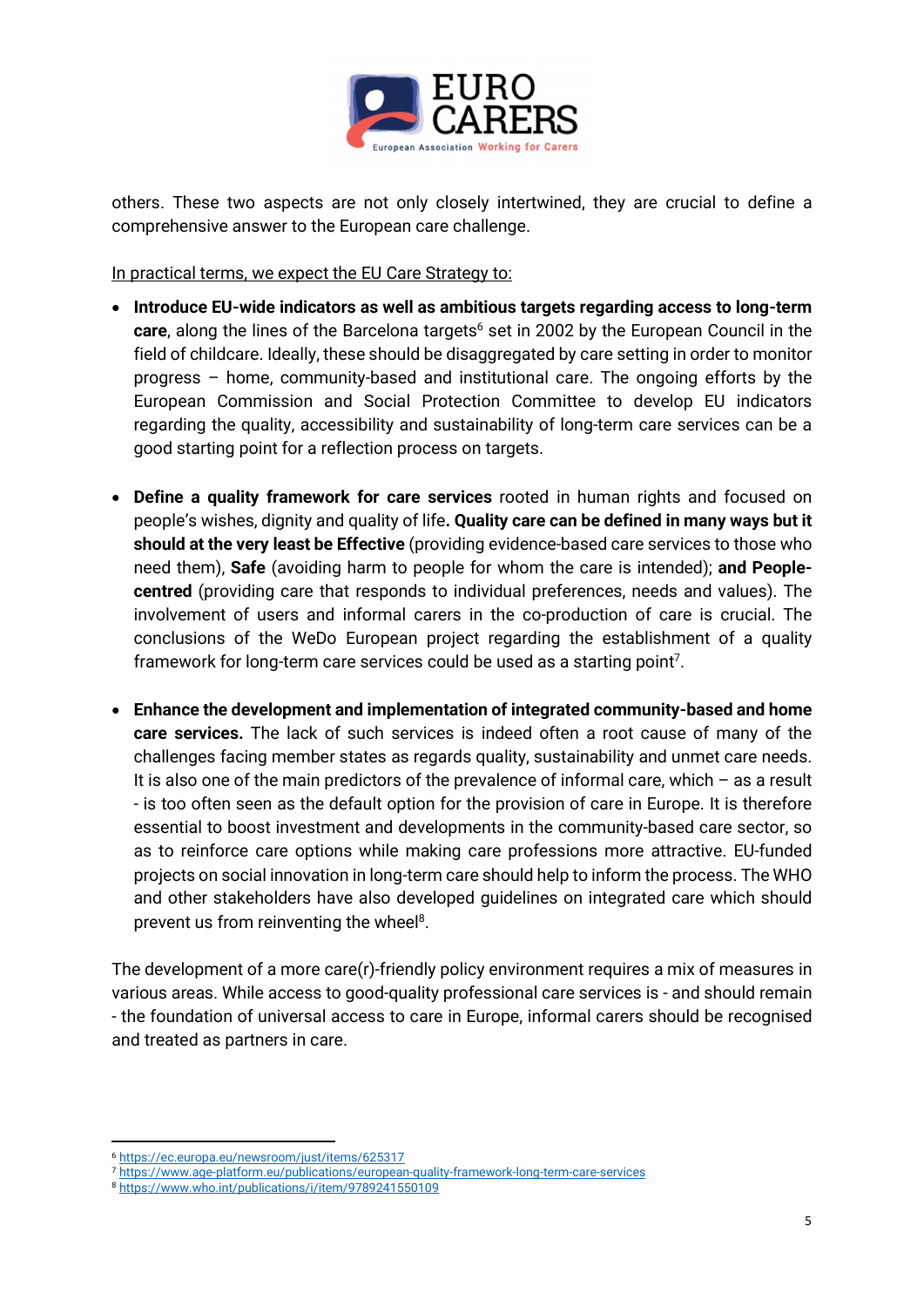

When it comes to informal carers, it is therefore important for the Strategy to:

 Encourage EU member states to define a legal status for all informal carers, based on an inclusive definition of informal care (see below), in order to strengthen their ability to promote their best interest as a group. This is not only essential to acknowledge carers' vital role but also to protect them from discrimination. Eurocarers' proposal for an EU Strategy on Carers<sup>9</sup>, re-introduced in 2018, via the European Parliament's interest group on carers, provides ample details on the various dimensions that should be explored through policy and practice in order to support carers effectively and holistically.



 This legal recognition of informal carers should give them access to a set of rights (e.g. access to social protection, financial support, pension, respite care, information and training), which have also been described at length in our proposal for an EU Strategy on informal carers<sup>10</sup>. In addition, Eurocarers' contribution to the consultation on the Social Pillar Action Plan presents various practical and positive examples of how the social rights of informal carers can be enhanced<sup>11</sup>. Finally, the legal recognition of informal carers should be accompanied by a series of obligations to be co-defined with informal carers themselves or organisations representing them (as regards training and minimal care skills to be acquired or care quality criteria, for instance).

<sup>9</sup> https://eurocarers.org/publications/enabling-carers-to-care-explained/

<sup>10</sup> https://eurocarers.org/publications/enabling-carers-to-care-explained/

<sup>11</sup> https://eurocarers.org/publications/enhancing-the-rights-of-informal-carers/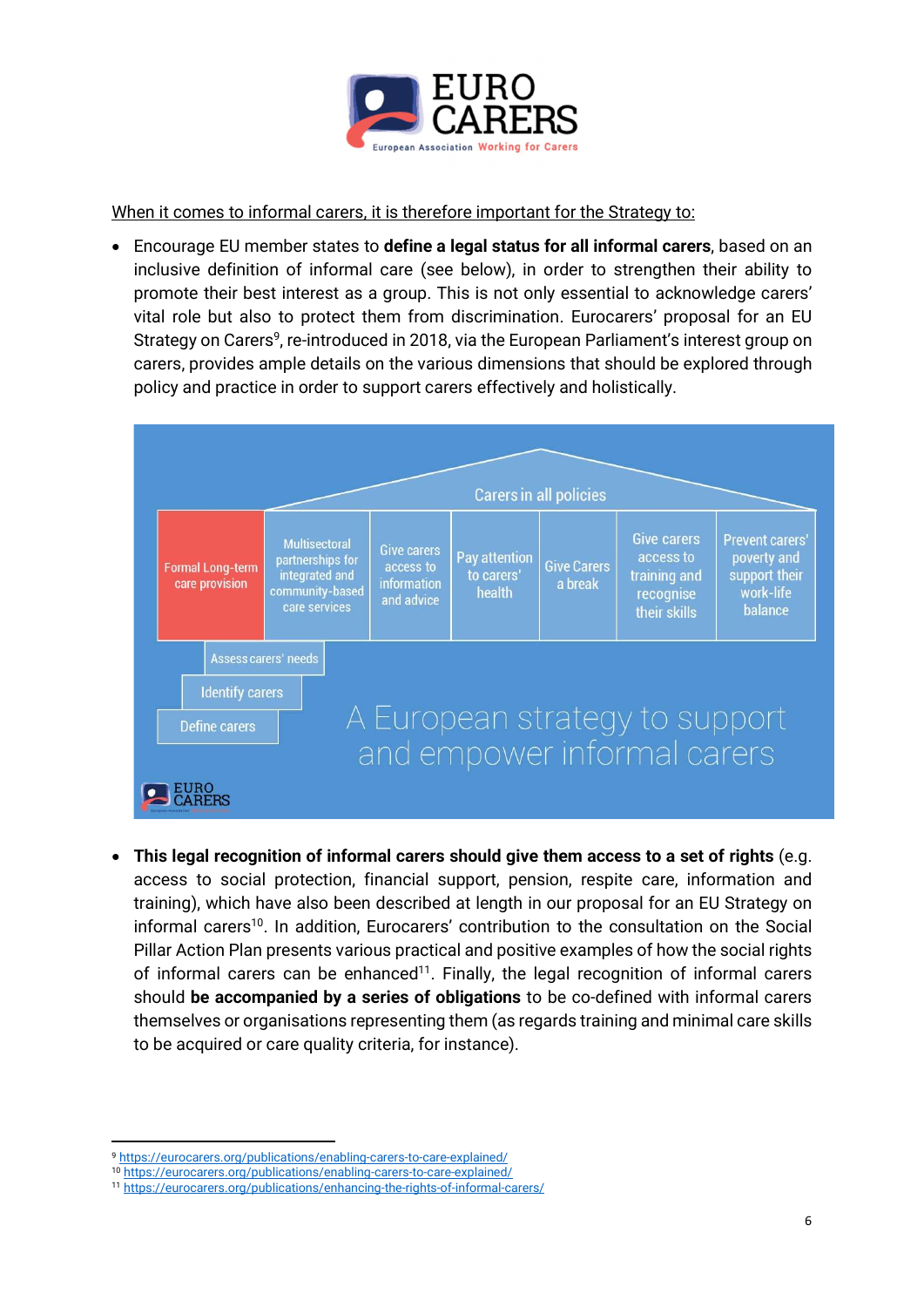

#### STEP 1 - DEFINE INFORMAL CARE(RS)

Our annual review of member states' legislation shows that the concept of informal care(r) is rarely explicitly defined in the law. When a definition exists, it often fails to overcome traditional boundaries by focusing exclusively on next of kins or cohabitants, thereby ignoring the contribution of the broader community (e.g. friends and neighbours). As a result, informal carers still constitute an invisible and unprotected long-term care workforce with no – or limited - rights (and obligations).

We therefore call on the EC and member states to take the opportunity of the EU Care Strategy to introduce a broad and inclusive definition of informal care and carers for transposition at national level. The definition used in the Belgian<sup>12</sup>, French<sup>13</sup> or German<sup>14</sup> legislations could serve as an inspiration for this. To some extent, it could be argued that the transposition of the EU Directive on Work-Life Balance for parents and carers, which introduced the legal concept of 'informal care'<sup>15</sup>, nicely paves the way for the development of a legal framework across member states (see STEP 9). It should nevertheless be mentioned that the definition used in the Directive is still far from perfect since it overlooks carers who are not in employment, are self-employed or have atypical working conditions.

#### STEP 2 - IDENTIFY CARERS

Most carers do not immediately perceive themselves as such and often prefer to consider their caregiving tasks in relation to the care recipient. There is also a widespread view that caring for someone, particularly a family member, is just 'a natural thing to do' - that is until it has detrimental effects on the people involved in the caregiving relationship and society as a whole.

Collecting comparable data about the prevalence of informal care and the situation of carers (in terms of gender equality, negative health impact, loss of income, etc.) is therefore essential. The available EU data on care and caring is too limited and does not allow to draw a full picture of the situation. It also affects the ability to devise effective policy initiatives and support measures.

For instance, only a (limited) number of national/regional public authorities have introduced questions about care and caring in their population surveys. When these questions do exist, they tend to capture only partially carers' experience. In this regard, the question that concerns the number of hours of informal care or assistance provided per week in the European Health

<sup>12</sup> https://etaamb.openjustice.be/fr/arrete-royal-du-16-juin-2020\_n2020202727.html

<sup>&</sup>lt;sup>13</sup> LOI n° 2015-1776 du 28 décembre 2015 relative à l'adaptation de la société au vieillissement

<sup>14</sup> See social law XI §19 - https://www.ilo.org/dyn/natlex/natlex4.detail?p\_isn=41168&p\_lang=en

<sup>&</sup>lt;sup>15</sup> According to the Directive, "Carers' leave means leave from work in order to provide personal care or support to a relative or a person living in the same household in need of significant care or support due to a serious medical reason, as defined by Member States. Carer means a worker providing personal care or support to the persons referred to in point above."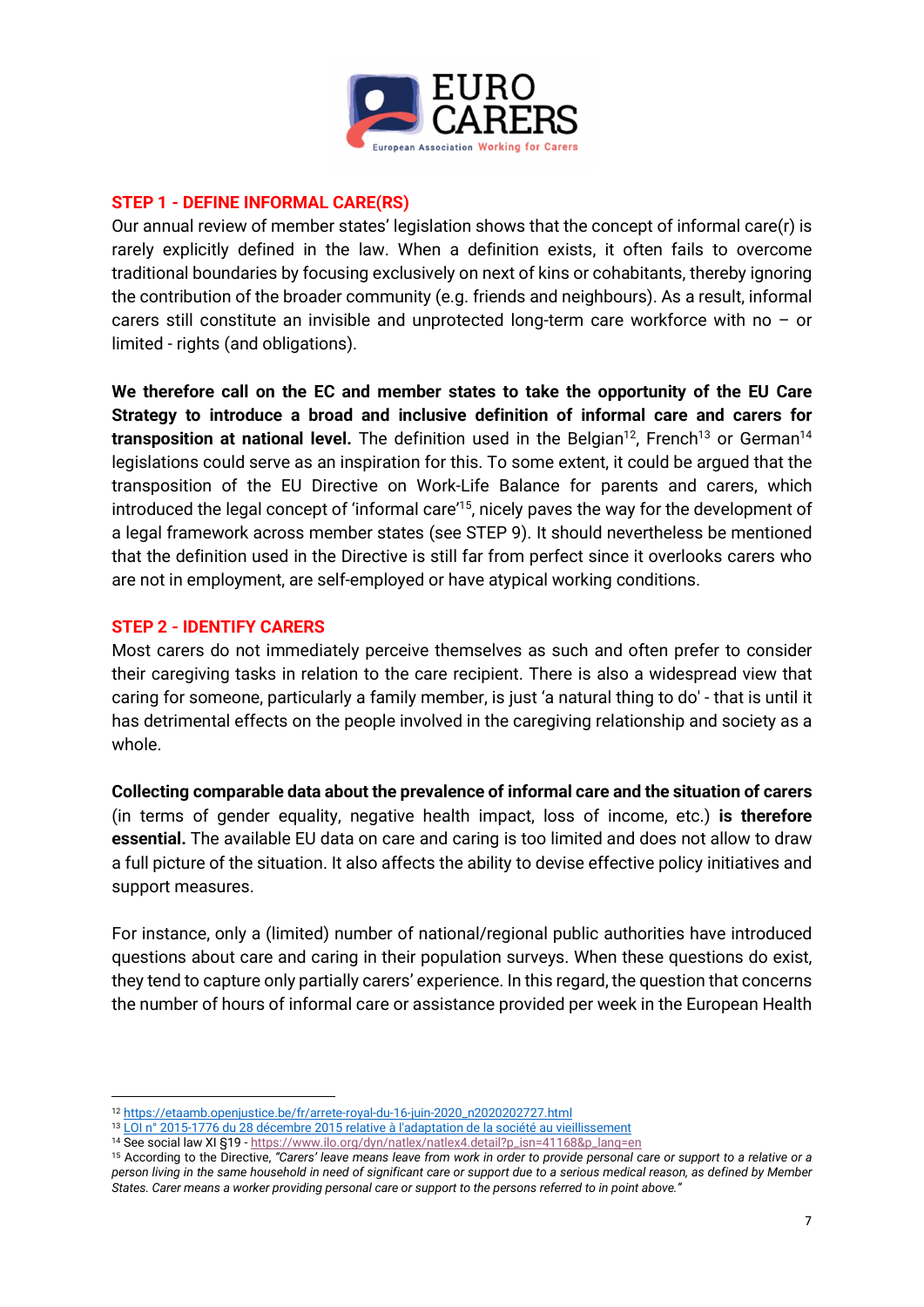

Interview survey (EHIS) is a good example. It is indeed based on multiple choices, with banded hours – less than 10 hours / 10 – 20 hours / 20+ hours per week – which is problematic for

various reasons. First of all, the upper limit of 20+ years does not reflect the reality of full-time intensive caregiving which is often considered 24/7 and therefore greatly undermines the value of this question. Secondly, these bands of hours also mean that it is much more difficult to calculate the replacement value of care based on the average weekly hours of care.

#### STEP 3 - ASSESSING THE NEEDS OF CARERS

Steps should be taken to put in place and – when in existence – enhance the uptake and quality of needs assessments targeted at carers. These allow to define the tasks that carers are prepared to take upon themselves as well as the support required to do this in good conditions for themselves and the care user. The assessment looks at how caring affects the carer's life, including for example, physical, mental and emotional needs, and whether the carer is able or willing to carry on caring.

Here, (primary) care professionals could be better equipped to identify, identify the needs and cooperate with carers. 'Carer-aware' care professionals indeed play an important signposting role in the implementation of carer support measures. In this area, quite a few promising practices exist across Europe or elsewhere, which should be documented and transferred. These include care services where a carer champion (i.e. a professional equipped to interact with informal carers and understand their needs) is clearly identified or where carer registers exist; fast referral systems to social care (also known as social prescribing - i.e. means of enabling health professionals to refer people to a range of local, non-clinical services); the inclusion of informal carers in the hospital discharge of persons they are caring for, etc. Institutions beyond health and social care such as the police, fire departments, Parish Councils or faith groups could also be involved in this integrated approach.

See NHS Social Prescribing model here:

https://www.england.nhs.uk/personalisedcare/social-

prescribing/#:~:text=Social%20prescribing%20is%20a%20way,for%20practical%20and%20e motional%20support.

See also the Carers Act (2016) in Scotland which gives all carers rights to an adult carer support plan or young carer statement to identify each carer's personal outcomes and needs for support. This reflects a general **preventative** approach, which also underpins the duty on local authorities to provide information and advice services to carers. https://www.gov.scot/publications/carers-scotland-act-2016-implementation-plan-2021- 2023-march-

2021/pages/2/#:~:text=The%20Act%20gives%20all%20carers,and%20advice%20services%2 0to%20carers.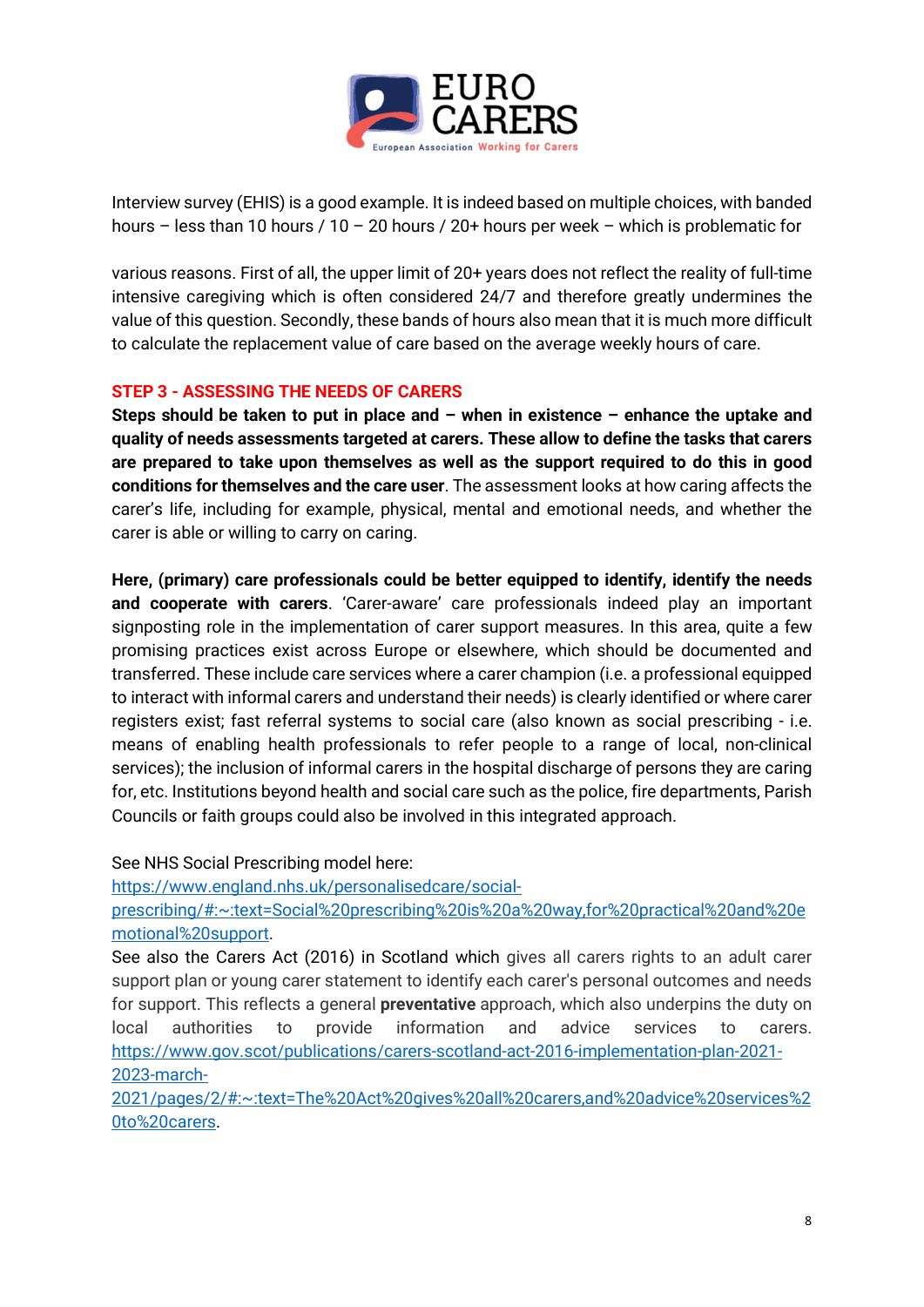

#### STEP 4 - MULTISECTORAL PARTNERSHIPS FOR INTEGRATED COMMUNITY-BASED CARE **SERVICES**

As mentioned above, care integration helps to improve outcomes by overcoming fragmentation along the continuum of care. The establishment of multidisciplinary care teams should be fostered across Europe in order to overcome silos and improve coordination between actors of the care pathway. Given their central role in the provision of care in Europe, informal carers (or organisations representing them) should form part of these teams. For example, Health and Social Care Partnerships in Scotland (which manage community health services and aim to create closer partnerships between health, social care and hospital-based services) also include representatives of local informal carers' organisations.

See Scottish Health and Social Care partnership model, here: https://hscscotland.scot/

See also the muti-sectoral theory of change (ToC) workshops piloted as part of the InCARE project (funded under the EaSI programme), which involve a wide range of stakeholders in dialogues on the identification and resolution of the challenges facing LTC services in each project country. By creating a space for conversation and cooperation, these workshops allow to develop a cohesive vision for national policy and LTC service development<sup>16</sup>.

#### STEP 5 - ACCESS TO INFORMATION AND ADVICE

Carers' access to reliable information and advice about care, caring and care-life balance should be ensured. Carers often struggle to access - sometimes basic - information about the condition of the person they care for, the services and support measures available to them and ways of maintaining their own health and wellbeing. Here again, the role of care professionals (and, in particular, the primary care sector) as well as of civil society organisations is important and should supported. ICT-based solutions offer great potential to give carers access to the information they need.

See examples of support provided by the Carers Finland: https://omaishoitajat.fi/omaishoidon-tietopaketti/omaishoidon-neuvonta/ and by Family carers Ireland: https://familycarers.ie/carer-supports/help-guidance.

#### STEP 6 - CARERS' HEALTH AND PREVENTION OF NEGATIVE HEALTH OUTCOMES

More attention should be paid to carers' health in order to break vicious circles where carers themselves become unwell and in need of care. Caring can impact heavily on a carer's health and wellbeing, when not adequately supported. Access to emotional support (via an NGO or care professional), counselling and training can help to prevent negative health outcomes

<sup>&</sup>lt;sup>16</sup> See InCARE project's response to the Call for Evidence, and the policy brief on lessons from the comparative analysis of participatory decision-making approaches in LTC system development to be available in June 2022 at: https://incare.euro.centre.org/formative-research/#1618318970119-803c362b-ec7d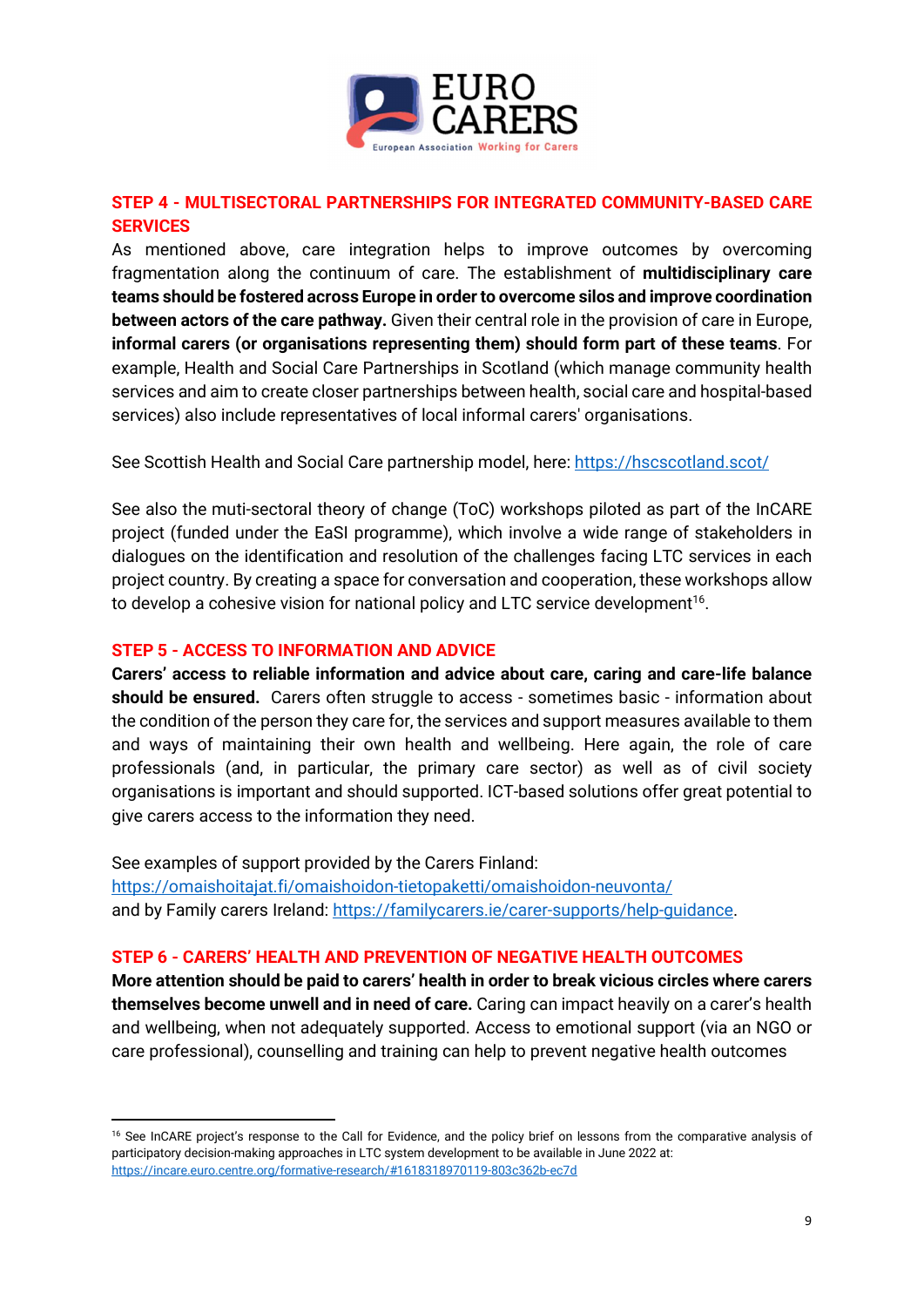

among carers. Peer support – including through ICT-based platforms - has also proven very useful for informal carers.

For example, the EU-funded 'Care4Dem' project (https://eurocarers.org/care4dem/) demonstrated the added value of giving informal carers access to online peer support groups facilitated by trained professionals or experienced carers, with improved carers' satisfaction with care and a reduced risk of burn-out.

#### STEP 7 - GIVE CARERS A BREAK

Investments should be made to provide innovative breaks, which are adapted to both the care recipient and their carer(s) and which can be delivered in partnership with the third sector. The provision of short breaks or respite is hugely important to alleviate the care burden and stress.

In this regard, the Scottish Respitality model<sup>17</sup> - which connects carers' organisations with hospitality, tourism and leisure businesses who are willing to donate a break free of charge as well as the French models of home care provision in foster care settings<sup>18</sup> and 'baluchonnage'<sup>19</sup> (whereby informal carers are able to take a few days off, outside of their home, while being replaced by a care professional available around the clock) should be supported and promoted. Yet, it should be pointed out that carers are often reluctant to take such breaks because of uncertainties about the quality of respite care and financial difficulties.

#### STEP 8 - TRAINING AND RECOGNITION OF SKILLS

Investment in carer training is important to improve carers' confidence and enable them to provide better quality care for longer and in better conditions for themselves and the person for whom they care. Yet, training opportunities remain insufficient, inaccessible or irrelevant. Training, especially in core caring skills e.g. manual handling, coping with caring, knowledge of conditions, management and monitoring of complex prescriptions is often seen as essential by carers themselves and yet it is lacking. Training in stress-management techniques is also useful to prevent informal carers' burn-out. Adequate training and support have a preventative aspect in avoiding or delaying hospital admission and long-term institutional care.

Moreover, training may also be useful to validate the sometimes very technical skills acquired by carers on the job to prevent their social exclusion and improve their chances of remaining on/re-entering the labour market. Informal carers indeed tend to gain skills in the

<sup>17</sup> https://www.sharedcarescotland.org.uk/respitality/

<sup>18</sup> https://fnaaf.org/

<sup>19</sup> https://baluchonfrance.com/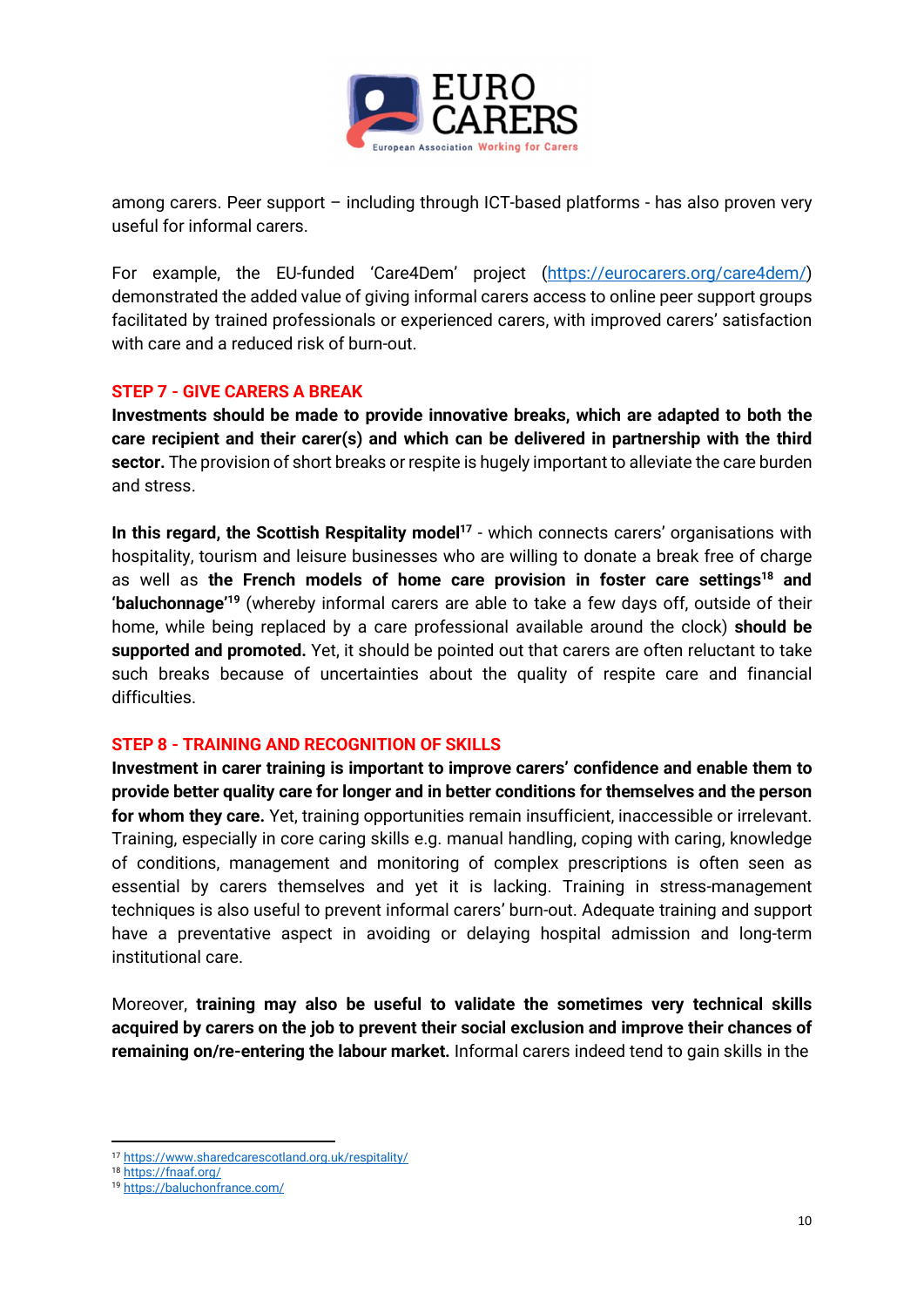

areas of personal<sup>20</sup> and medical care<sup>21</sup>. They often have to deal with challenging behaviours in the context of demanding care needs (e.g. dementia or other mental illnesses) and therefore acquire important transversal management and communication skills which could be certified.

Our work on the topic so far has allowed to identify four types of training available to carers:

- Professional vocational training that is also open to informal carers who are willing to obtain a formal qualification;
- Training developed by the health sector with the aim of equipping carers with the necessary skills to maintain the health status of a patient discharged at home, as well as their own health (This rarely takes into consideration the actual needs and preferences of carers themselves);
- Training developed by Civil Society Organisations (CSOs) in the continuation of their role as information providers, generally free and open to all carers but on the basis of extremely limited resources (see trainings provided by Family Carers Ireland https://familycarers.ie/carer-supports/learning-education or the Swedish Family Care Competence Centre - https://www.anhoriga.se/stod-och-kunskap/webbutbildningar/) ; and
- Training developed by CSOs, specifically targeted at female carers at a disadvantage on the labour market, with the view of improving their situation through certification. Once again, these training programmes are provided with extremely limited resources and are not available in every EU country or region.

It is important to note that existing training pathways, both developed by the health sector and CSOs, rarely include a formal validation process. So, a lot remains to be done to develop training pathways for carers accompanied by certification and formal validation schemes, providing opportunities for carers to engage in recognised training curricula and employment.

#### STEP 9 – CARERS' POVERTY AND ACCESS TO AN ACTIVE SOCIAL, PRO AND EDUCATIONAL LIFE

Policies aiming to successfully assist informal carers should include financial support. As the EU seeks to reduce poverty and material deprivation via the introduction of minimum income schemes, the specific situation and needs of informal carers, who often face poverty as a result of their contribution, cannot be overlooked. A range of financial support options should therefore be made available to them - such as minimum incomes schemes, personal care budgets or care allowances, compensation for care-related costs, in addition to better coordinated social benefits, enabling social services and personalised pathways to employment when possible.

<sup>20</sup> e.g. bathing, washing, feeding, dressing, continence care, etc.

<sup>21</sup> e.g. dialyses, management of oxygen/nebulisers, monitoring of blood and insulin levels in the case of diabetes, tracheotomy patient care, blood pressure monitoring, colostomy bag management, administration of medication, diet monitoring, etc.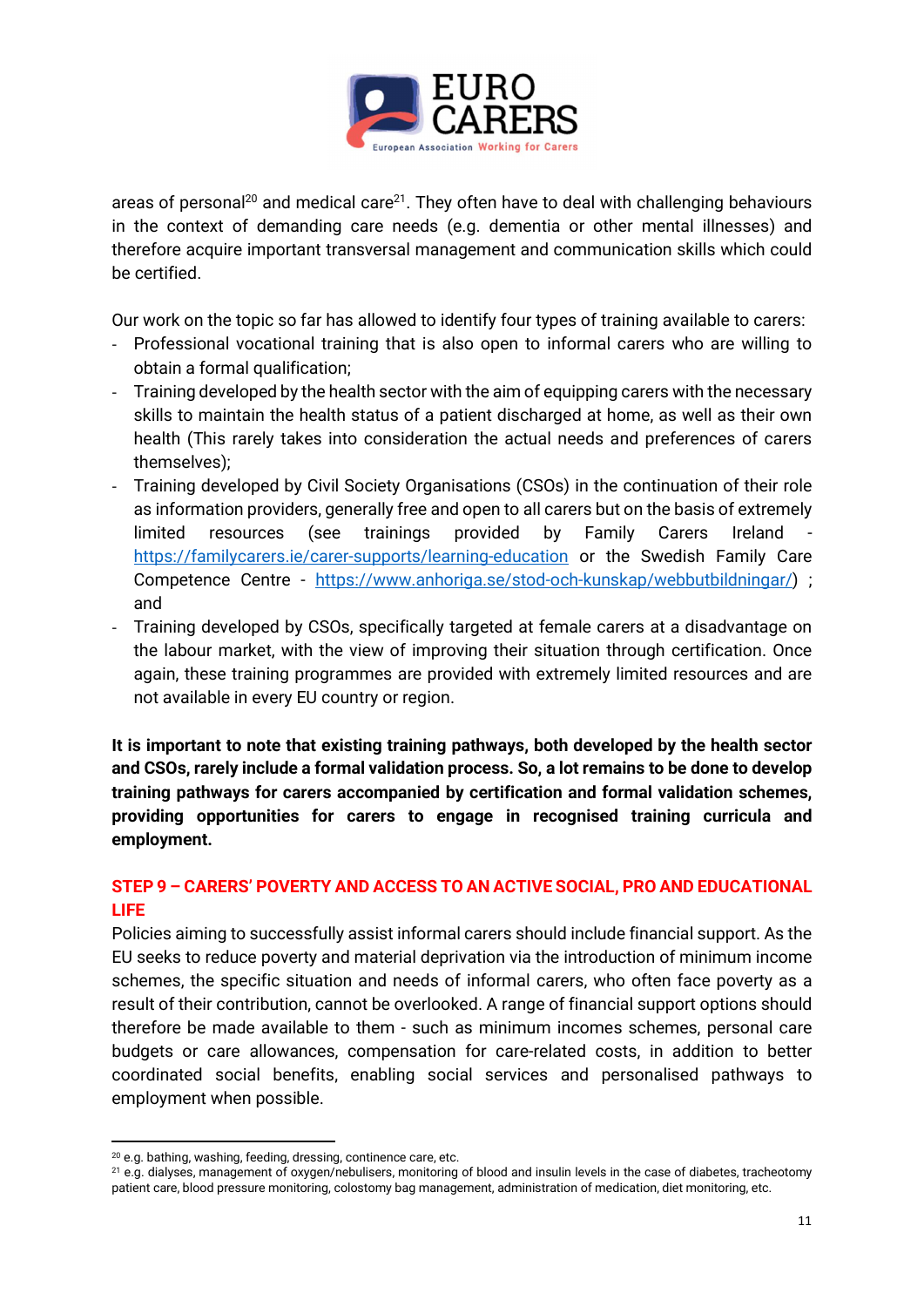

It is also important to mention that, from a gender equality dimension, the four social policy arrangements identified by the ILO to ensure that women can participate on equal terms with men within an inclusive labour market system include<sup>22</sup>:

(i) paid leave, which must be paid at a high level to enable continuity of careers and enable the higher earner in the household to take leave, not just the lower earner;

(ii) access to affordable professional care provision;

(iii) flexible work options to allow for two earner households e.g. teleworking, part-time, flexible working time, etc.; and

(iv) care credits for social protection to reduce the penalties of undertaking unpaid care work.

The Work-Life Balance Directive does partly address the first and third points in this list but as our analysis of the Directive's transposition<sup>23</sup> shows, while the legislation in place in a huge majority of member states already complies with the Directive, existing benefits and entitlements are often provided at a minimal level. It is indeed common for these rights to be defined on the basis of a narrow-focused notion of 'informal care', strict eligibility criteria or the benevolence of employers. Moreover, existing rights continue to favour those carers who have a first-degree relationship with the person in-need of care, who live in the same household or who are employees in the public or private sector (thereby excluding selfemployed workers and atypical forms of employment). Finally, access to the carer's leave and flexible working conditions tend to remain problematic for those who provide care to dependent elderly persons, despite the fact that demographic ageing was one of the justifications for the Directive.

On a positive note, some governments have taken measures to extend access to paid carer's leaves (e.g. in Belgium, where a new carer's leave was added to the existing package of support measures already available in September 2020) or to improve the financial compensation of the leave (e.g. in France where, since October 2020, the pre-existing carer leave is now financially compensated, for a maximum of 66 days<sup>24</sup>).

As listed by the ILO, it is also essential to introduce pension credits for care-related career breaks in occupational pension schemes. As described in the 2021 Pension Adequacy Report, reduced earnings, higher concentration in part-time work and career gaps related to women's caring responsibilities substantially contribute to the gender pension gap. While it is true that many EU member states provide pension credits to carers (as stated in the SPC report), these rights are often accessible only by working carers benefitting from a carer's leave – which itself is usually available to specific types of informal carers (due to narrow definitions of informal care). These pension credits should me made accessible to all informal carers, based on an all-inclusive definition, including those who have left the labour market because

<sup>&</sup>lt;sup>22</sup> Closing the gender pay gap: A review of the issues, policy mechanisms and international evidence - ILO, 2015

<sup>23</sup> Implementation of Work-Life Balance Directive and new Carers' Rights - Where do we stand? October 2020

<sup>24</sup> See: https://solidarites-sante.gouv.fr/affaires-sociales/personnes-agees/droits-et-aides/article/allocation-journaliere-duproche-aidant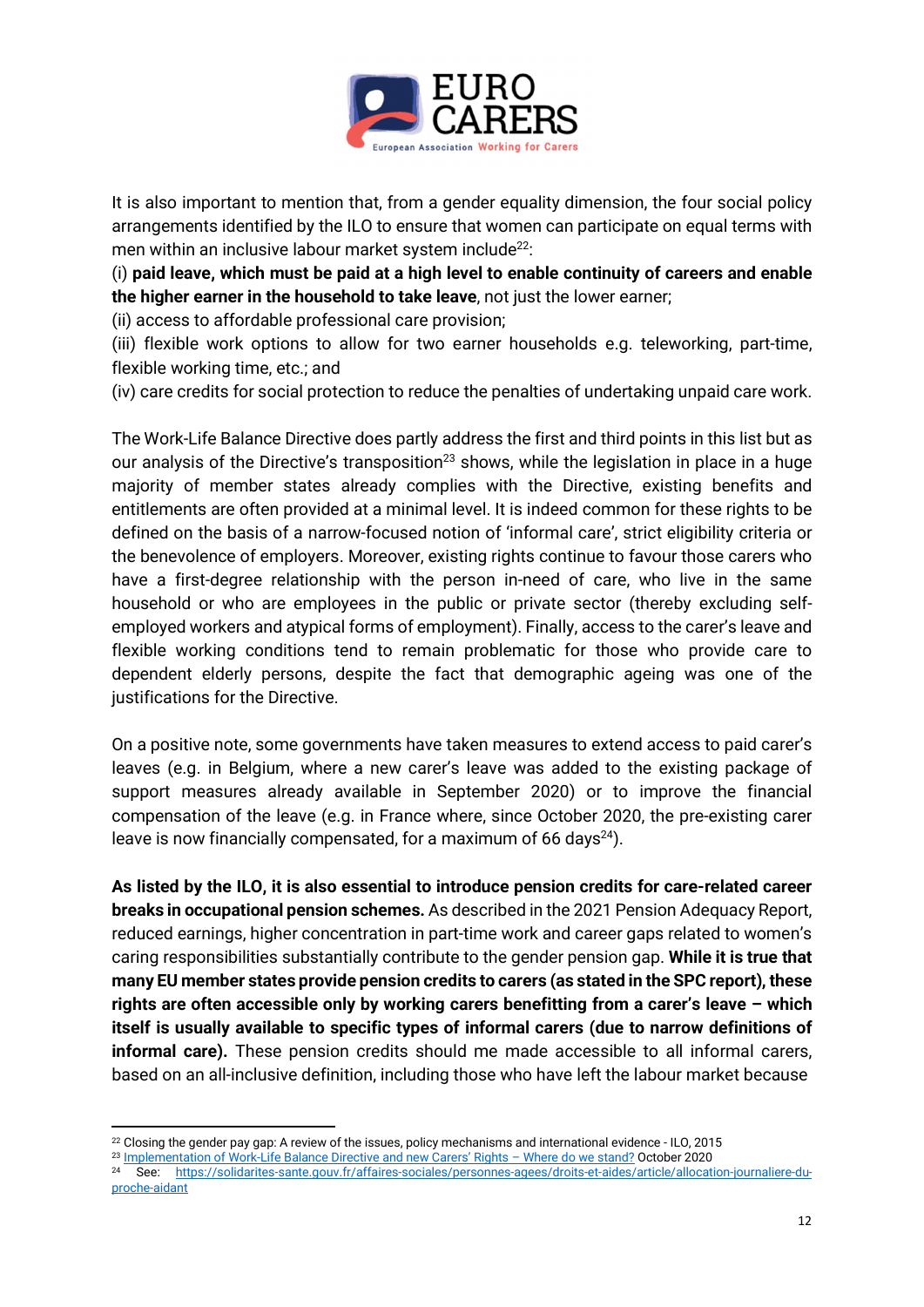

of their caregiving responsibilities. Generally speaking, benefits that are targeted at informal carers should not only concern people of working age but also address the needs of older and young carers (who are listed as a group at risk in the Child guarantee).

Finally, when it comes to young carers and young adult carers, it is important to ensure that their caring role does not prevent them from enjoying their rights as children or to access education, training or employment. A key focus should therefore be in promoting a wholefamily approach – i.e. a family-led strategy that provides adults and children with the tools they need to set goals together, create plans, and achieve those goals.

#### STEP 10 - ADOPT THE CARERS' PERSPECTIVE IN ALL RELEVANT POLICIES

As a rule of thumb, the perspective of carers should be systematically considered in all policies that may affect them at international, national and regional level. Besides, no policy or practice relevant to the daily life of informal carers should be developed without them. Organisations voicing their interests and needs at local and national should therefore be supported, and invited to participate in the design of long-term care policies and services.

## The way forward

To ensure that the EU Care Strategy delivers concrete results, it should be treated as a prominent priority at all levels and appropriate means should be mobilised.

In particular, the European Commission should ensure that:

- The Care Strategy is mainstreamed in all relevant policy areas beyond Employment, Social Affairs and Inclusion, including Health, Gender Equality, Disability, Research, Antidiscrimination, Digitalisation, Economic Recovery, Sustainable Urban Development, Rural Areas, Migration, Demographic Ageing;
- An ad-hoc transversal coordination mechanism is put in place across EC services in order to ensure that the various initiatives that are being developed and that have a bearing on care and caring are underpinned by a consistent vision;
- A regular review of progress is organised, for example through an annual event centred on a dialogue with all stakeholders;
- Meaningful participation of all stakeholders, including informal carers, is ensured at all stages of the design, implementation and evaluation of the Strategy.
- Adequate EU funding is geared towards the objectives of the Strategy, including through the Recovery and Resilience Funds, Cohesion policy and Research programmes (Horizon Europe, EaSI, Erasmus+, etc.);
- Awareness raising activities are foreseen, including among others a European Year of Care.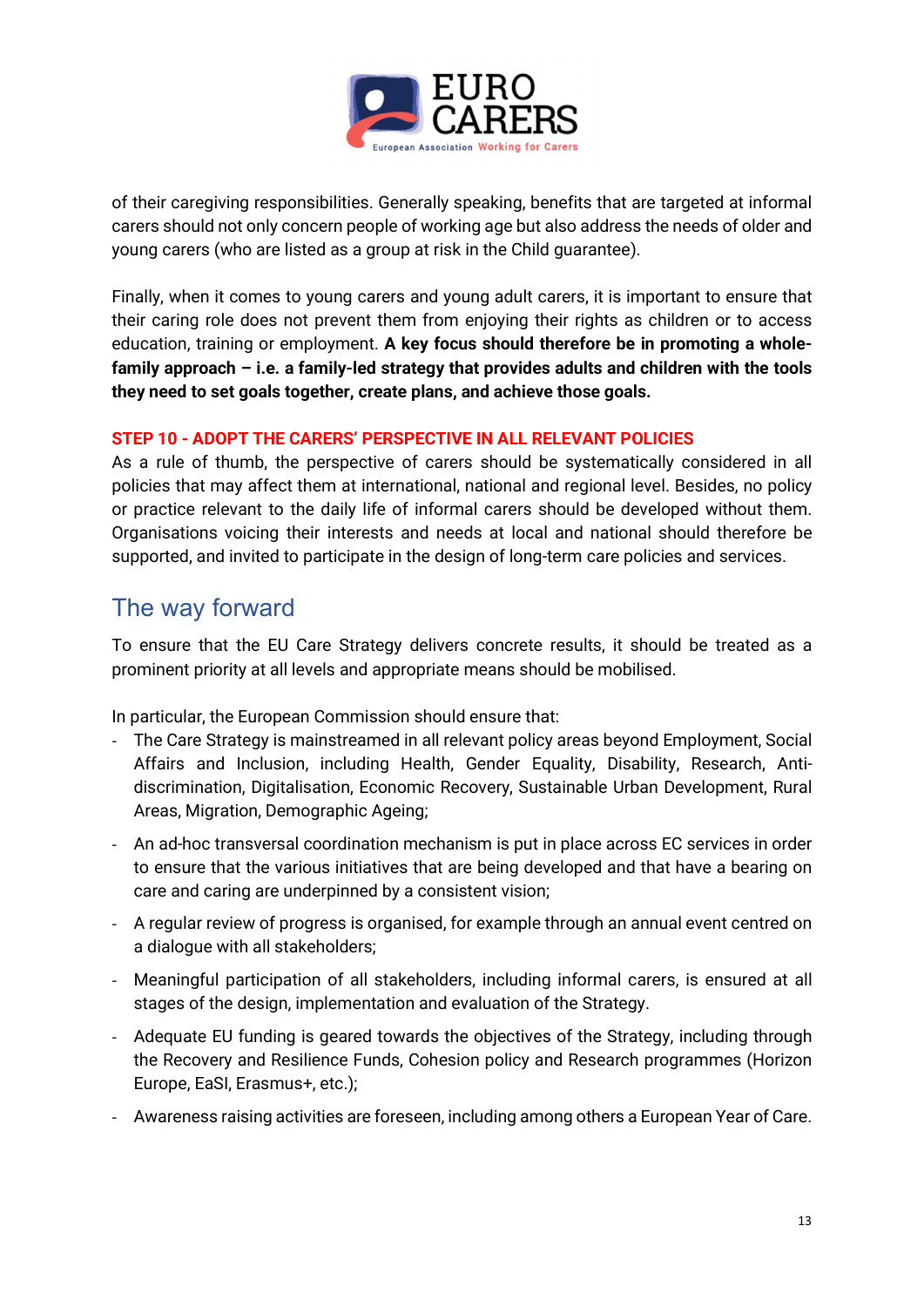

Moreover, the European Parliament should keep an active role in the development and implementation of the Strategy, ensuring that citizen's needs are echoed and that momentum is maintained, building on an ambitious approach.

As mentioned already, no decisive progress will be achieved without the active mobilisation of member states, who should be encouraged to develop their own strategic plan for Care, in line with the vison agreed upon at EU level. This roadmap should be defined in collaboration with all relevant stakeholders and should include objectives, funding resources and participatory annual reviews.

It goes without saying that the Eurocarers network will continue to contribute to this debate through evidence-based recommendations for the benefit of all informal carers in Europe in the coming months and years.

For additional information, please contact Stecy Yghemonos, Executive Director at sy@eurocarers.org or Claire Champeix, Policy Officer at cc@eurocarers.org.